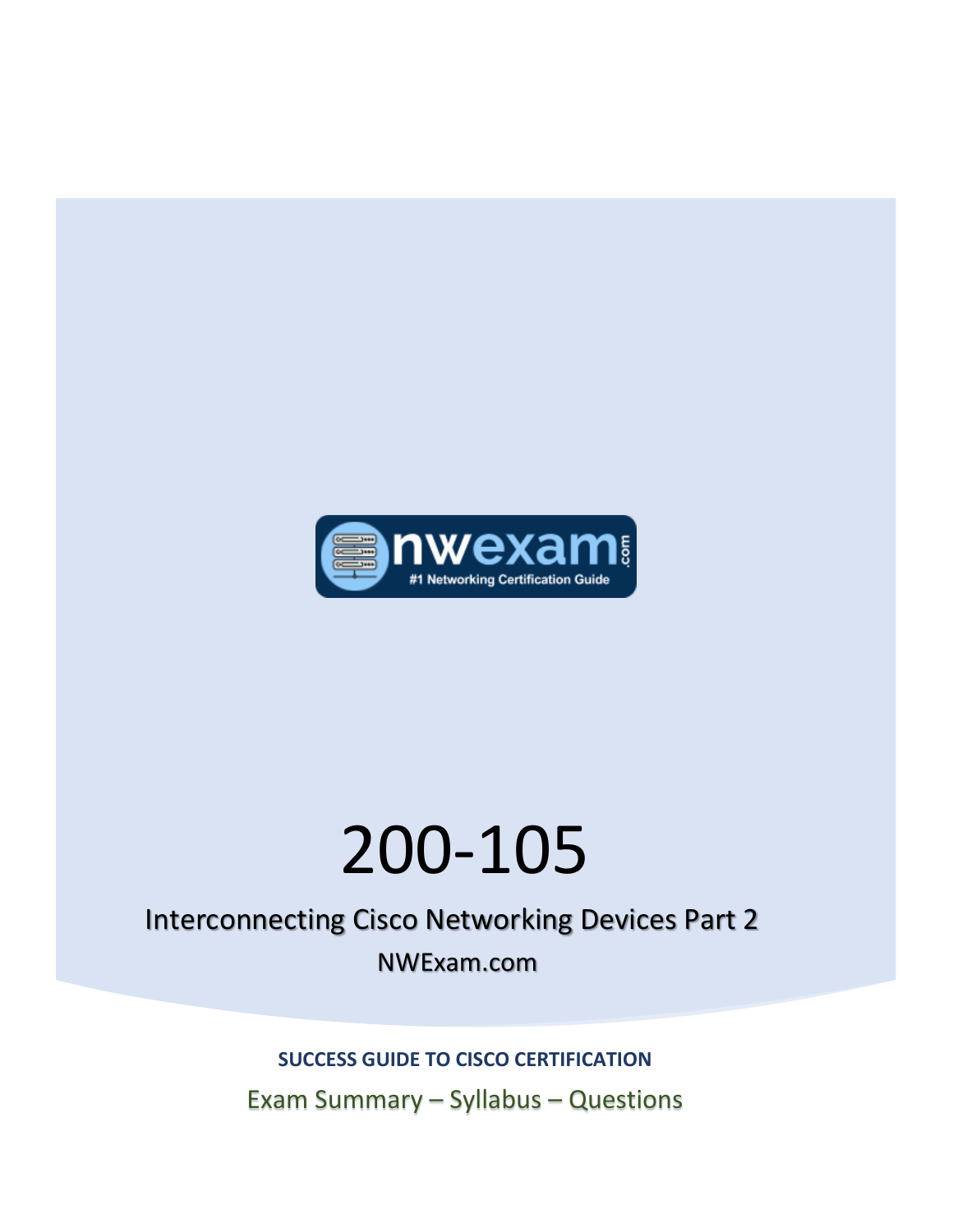

## Table of Contents

| <b>Introduction to 200-105 Exam on Interconnecting Cisco Networking Devices</b> |  |
|---------------------------------------------------------------------------------|--|
|                                                                                 |  |
|                                                                                 |  |
|                                                                                 |  |
|                                                                                 |  |

\_\_\_\_\_\_\_\_\_\_\_\_\_\_\_\_\_\_\_\_\_\_\_\_\_\_\_\_\_\_\_\_\_\_\_\_\_\_\_\_\_\_\_\_\_\_\_\_\_\_\_\_\_\_\_\_\_\_\_\_\_\_\_\_\_\_\_\_\_\_\_\_\_\_\_\_\_\_\_\_\_\_\_\_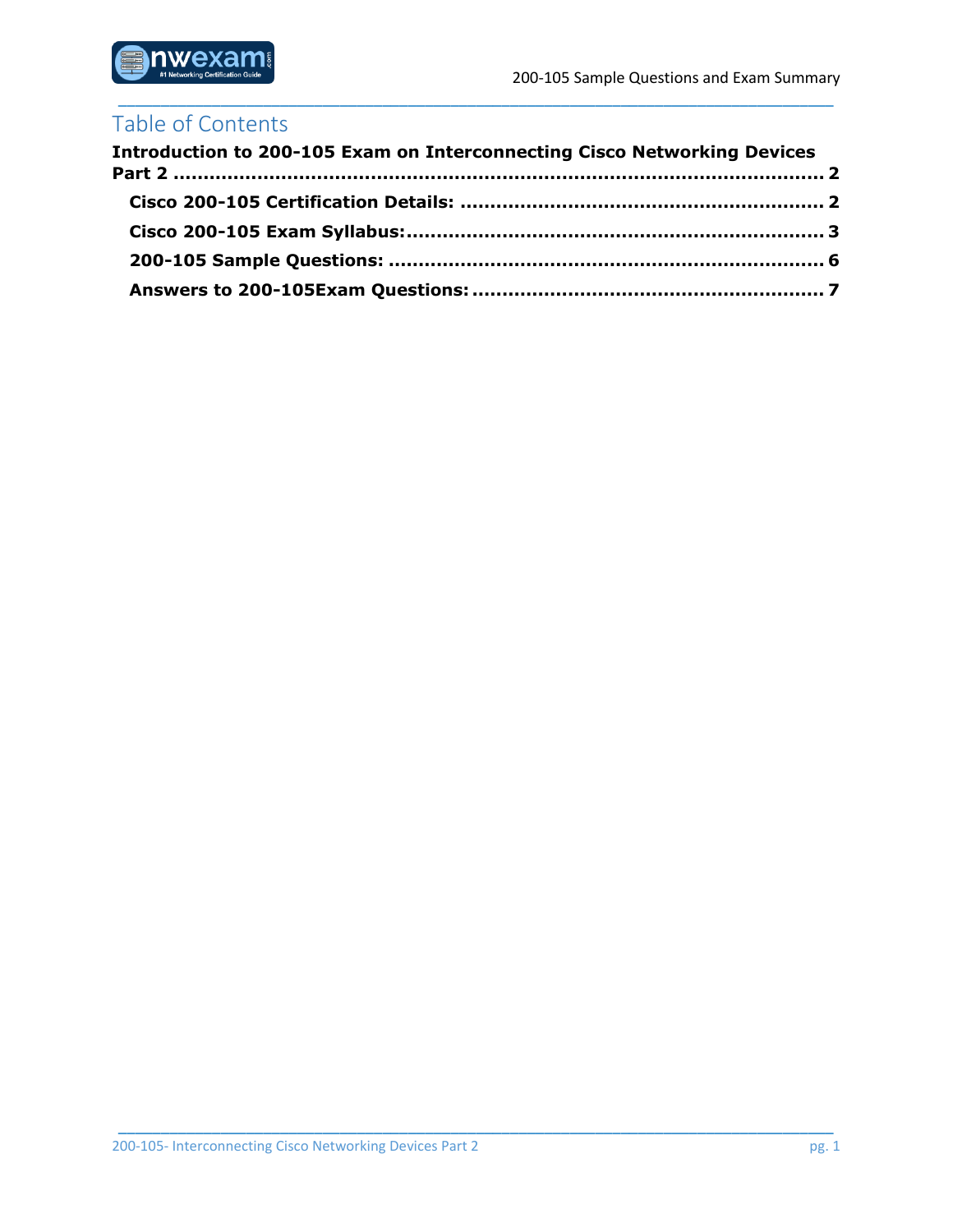

## <span id="page-2-0"></span>**Introduction to 200-105 Exam on Interconnecting Cisco Networking Devices Part 2**

A great way to start the Cisco Certified Network Associate Routing and Switching (ICND2) preparation is to begin by properly appreciating the role that syllabus and study guide play in the Cisco 200-105 certification exam. This study guide is an instrument to get you on the same page with Cisco and understand the nature of the Cisco CCNA Routing and Switching exam.

\_\_\_\_\_\_\_\_\_\_\_\_\_\_\_\_\_\_\_\_\_\_\_\_\_\_\_\_\_\_\_\_\_\_\_\_\_\_\_\_\_\_\_\_\_\_\_\_\_\_\_\_\_\_\_\_\_\_\_\_\_\_\_\_\_\_\_\_\_\_\_\_\_\_\_\_\_\_\_\_\_\_\_\_

Our team of experts has composed this Cisco 200-105 exam preparation guide to provide the overview about Cisco Interconnecting Cisco Networking Devices Part 2 exam, study material, sample questions, practice exam and ways to interpret the exam objectives to help you assess your readiness for the Cisco ICND2 exam by identifying prerequisite areas of knowledge. We recommend you to refer the simulation questions and practice test listed in this guide to determine what type of questions will be asked and the level of difficulty that could be tested in the Cisco CCNA Routing and Switching certification exam.

| Exam Name                    | Interconnecting Cisco Networking Devices Part 2                                                              |  |  |  |  |
|------------------------------|--------------------------------------------------------------------------------------------------------------|--|--|--|--|
| Exam Number                  | 200-105 ICND2                                                                                                |  |  |  |  |
| Exam Price                   | \$165 USD                                                                                                    |  |  |  |  |
| Duration                     | 90 minutes                                                                                                   |  |  |  |  |
| 45-55<br>Number of Questions |                                                                                                              |  |  |  |  |
| <b>Passing Score</b>         | Variable (750-850 / 1000 Approx.)                                                                            |  |  |  |  |
| Recommended Training         | <b>CCNA Routing and Switching Training Videos</b><br>Interconnecting Cisco Networking Devices Part 2 (ICND2) |  |  |  |  |
| <b>Exam Registration</b>     | PEARSON VUE                                                                                                  |  |  |  |  |
| Sample Questions             | Cisco 200-105 Sample Questions                                                                               |  |  |  |  |
| <b>Practice Exam</b>         | <b>Cisco Certified Network Associate Routing and</b><br><b>Switching Practice Test</b>                       |  |  |  |  |

\_\_\_\_\_\_\_\_\_\_\_\_\_\_\_\_\_\_\_\_\_\_\_\_\_\_\_\_\_\_\_\_\_\_\_\_\_\_\_\_\_\_\_\_\_\_\_\_\_\_\_\_\_\_\_\_\_\_\_\_\_\_\_\_\_\_\_\_\_\_\_\_\_\_\_\_\_\_\_\_\_\_\_\_

## <span id="page-2-1"></span>**Cisco 200-105 Certification Details:**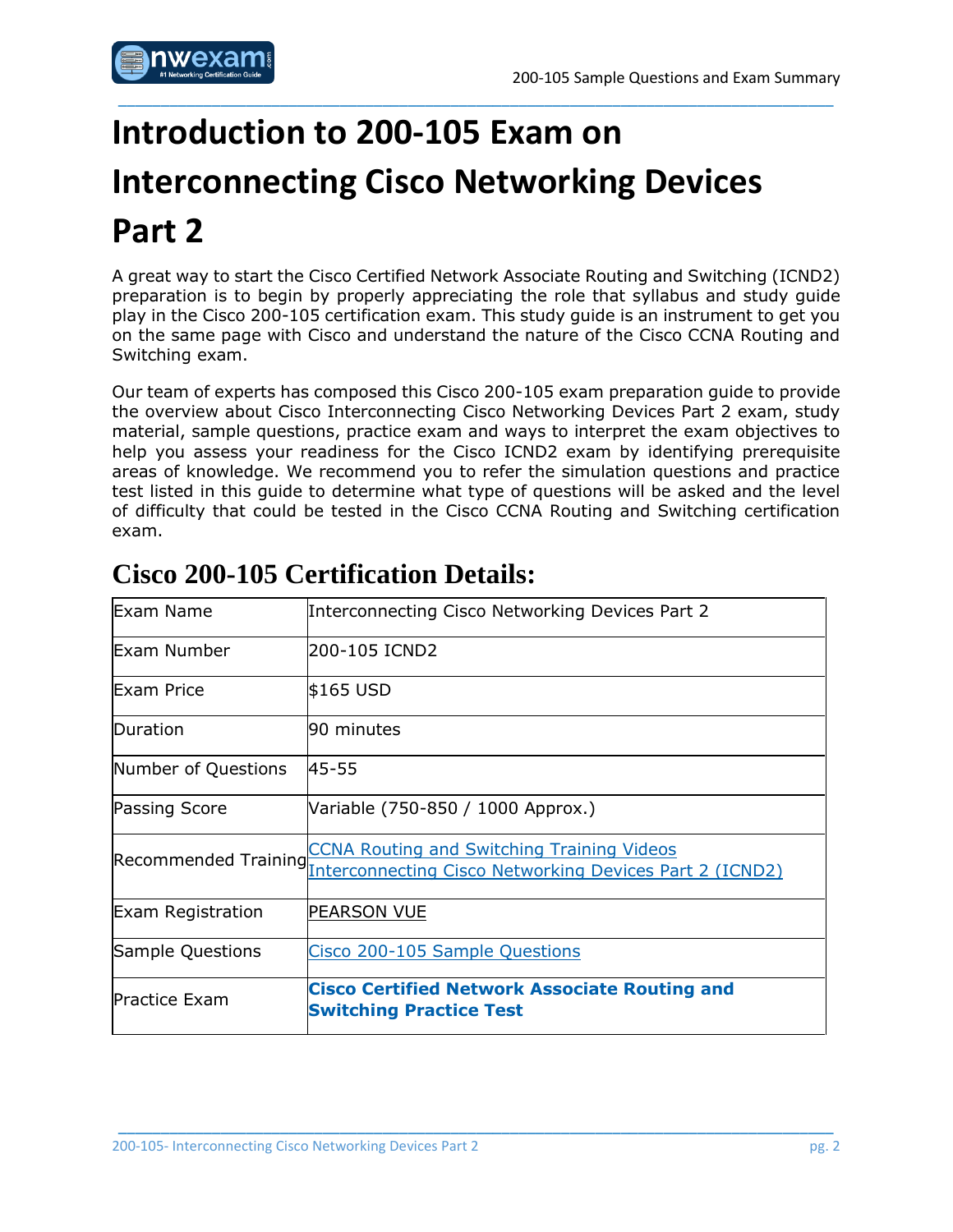

## <span id="page-3-0"></span>**Cisco 200-105 Exam Syllabus:**

| <b>Section</b>                    | Weight | <b>Objectives</b>                                                                                                                                        |  |  |
|-----------------------------------|--------|----------------------------------------------------------------------------------------------------------------------------------------------------------|--|--|
| LAN Switching 26%<br>Technologies |        | 1 Configure, verify, and troubleshoot VLANs<br>(normal/extended range) spanning multiple switches<br>a) Access ports (data and voice)<br>b) Default VLAN |  |  |
|                                   |        | 2 Configure, verify, and troubleshoot inter switch<br>connectivity<br>a) Add and remove VLANs on a trunk<br>$\vert$ b) DTP and VTP (v1&v2)               |  |  |
|                                   |        | 3 Configure, verify, and troubleshoot STP protocols<br>a) STP mode (PVST+ and RPVST+)<br>b) STP root bridge selection                                    |  |  |
|                                   |        | 4 Configure, verify, and troubleshoot STP-related optional<br>features<br>a) PortFast<br>b) BPDU guard                                                   |  |  |
|                                   |        | 5 Configure, verify, and troubleshoot (Layer 2/Layer 3)<br>EtherChannel<br>a) Static<br>b) PAGP<br>c) LACP                                               |  |  |
|                                   |        | 6 Describe the benefits of switch stacking and chassis<br>aggregation                                                                                    |  |  |
|                                   |        | 7 Describe common access layer threat mitigation<br>techniques<br>a) 802.1x<br>b) DHCP snooping                                                          |  |  |
|                                   |        | c) Nondefault native VLAN                                                                                                                                |  |  |

\_\_\_\_\_\_\_\_\_\_\_\_\_\_\_\_\_\_\_\_\_\_\_\_\_\_\_\_\_\_\_\_\_\_\_\_\_\_\_\_\_\_\_\_\_\_\_\_\_\_\_\_\_\_\_\_\_\_\_\_\_\_\_\_\_\_\_\_\_\_\_\_\_\_\_\_\_\_\_\_\_\_\_\_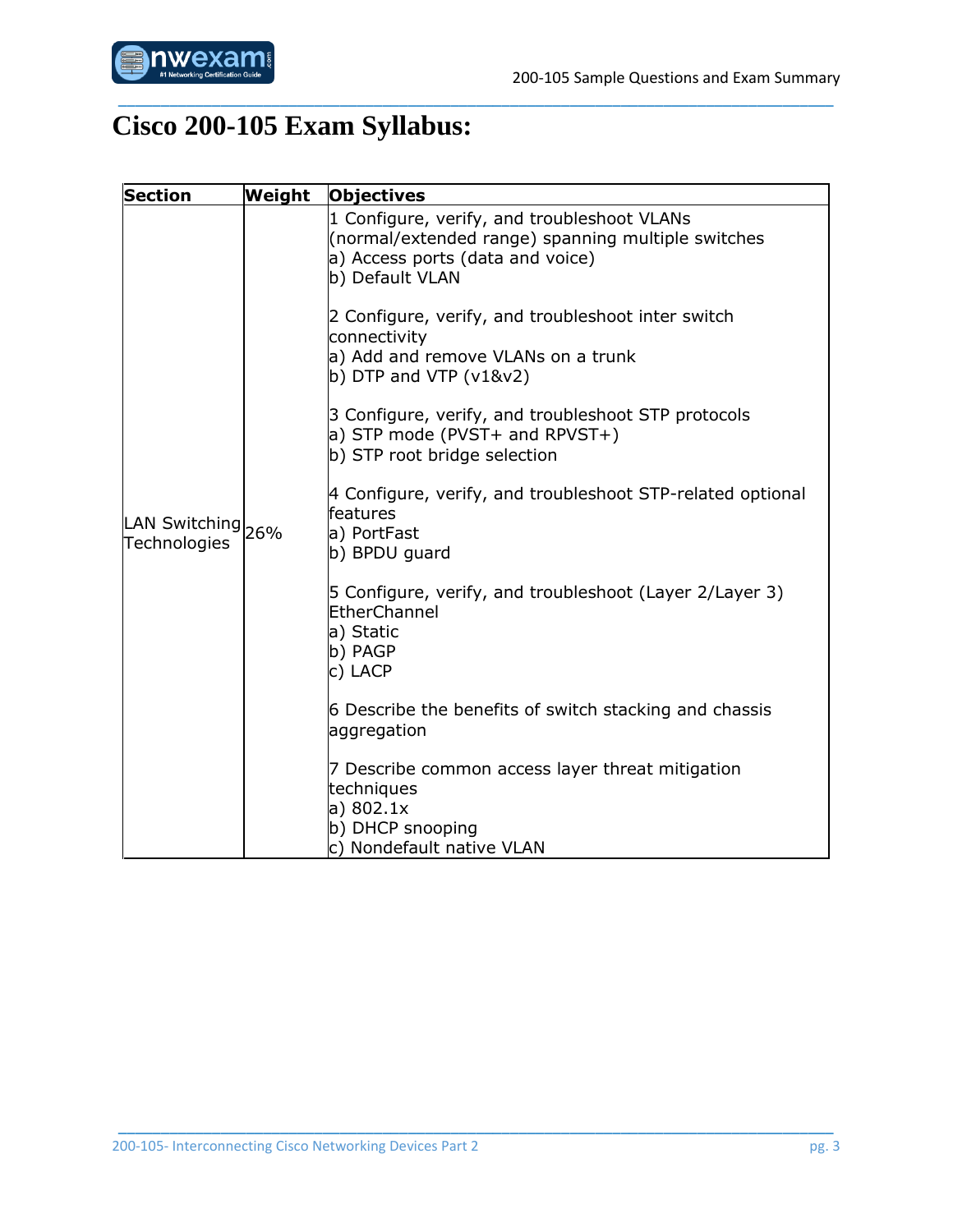

| <b>Section</b>             | Weight | Objectives                                                                                                                                                                                         |
|----------------------------|--------|----------------------------------------------------------------------------------------------------------------------------------------------------------------------------------------------------|
| Routing<br>Technologies    | 29%    | 1 Configure, verify, and troubleshoot Inter-VLAN routing<br>a) Router on a stick<br>b) SVI                                                                                                         |
|                            |        | 2 Compare and contrast distance vector and link-state<br>routing protocols                                                                                                                         |
|                            |        | 3 Compare and contrast interior and exterior routing<br>protocols                                                                                                                                  |
|                            |        | 4 Configure, verify, and troubleshoot single area and<br>multiarea OSPFv2 for IPv4 (excluding authentication,<br>filtering, manual summarization, redistribution, stub,<br>virtual-link, and LSAs) |
|                            |        | 5 Configure, verify, and troubleshoot single area and<br>multiarea OSPFv3 for IPv6 (excluding authentication,<br>filtering, manual summarization, redistribution, stub,<br>virtual-link, and LSAs) |
|                            |        | 6 Configure, verify, and troubleshoot EIGRP for IPv4<br>(excluding authentication, filtering, manual summarization,<br>redistribution, stub)                                                       |
|                            |        | 7 Configure, verify, and troubleshoot EIGRP for IPv6<br>(excluding authentication, filtering, manual summarization,<br>redistribution, stub)                                                       |
|                            | 16%    | 1 Configure and verify PPP and MLPPP on WAN interfaces<br>using local authentication                                                                                                               |
| <b>WAN</b><br>Technologies |        | 2 Configure, verify, and troubleshoot PPPoE client-side<br>interfaces using local authentication                                                                                                   |
|                            |        | 3 Configure, verify, and troubleshoot GRE tunnel<br>connectivity                                                                                                                                   |
|                            |        | 4 Describe WAN topology options<br>a) Point-to-point<br>b) Hub and spoke<br>c) Full mesh<br>d) Single vs dual-homed                                                                                |
|                            |        | 5 Describe WAN access connectivity options<br>a) MPLS<br>b) MetroEthernet<br>c) Broadband PPPoE<br>d) Internet VPN (DMVPN, site-to-site VPN, client VPN)                                           |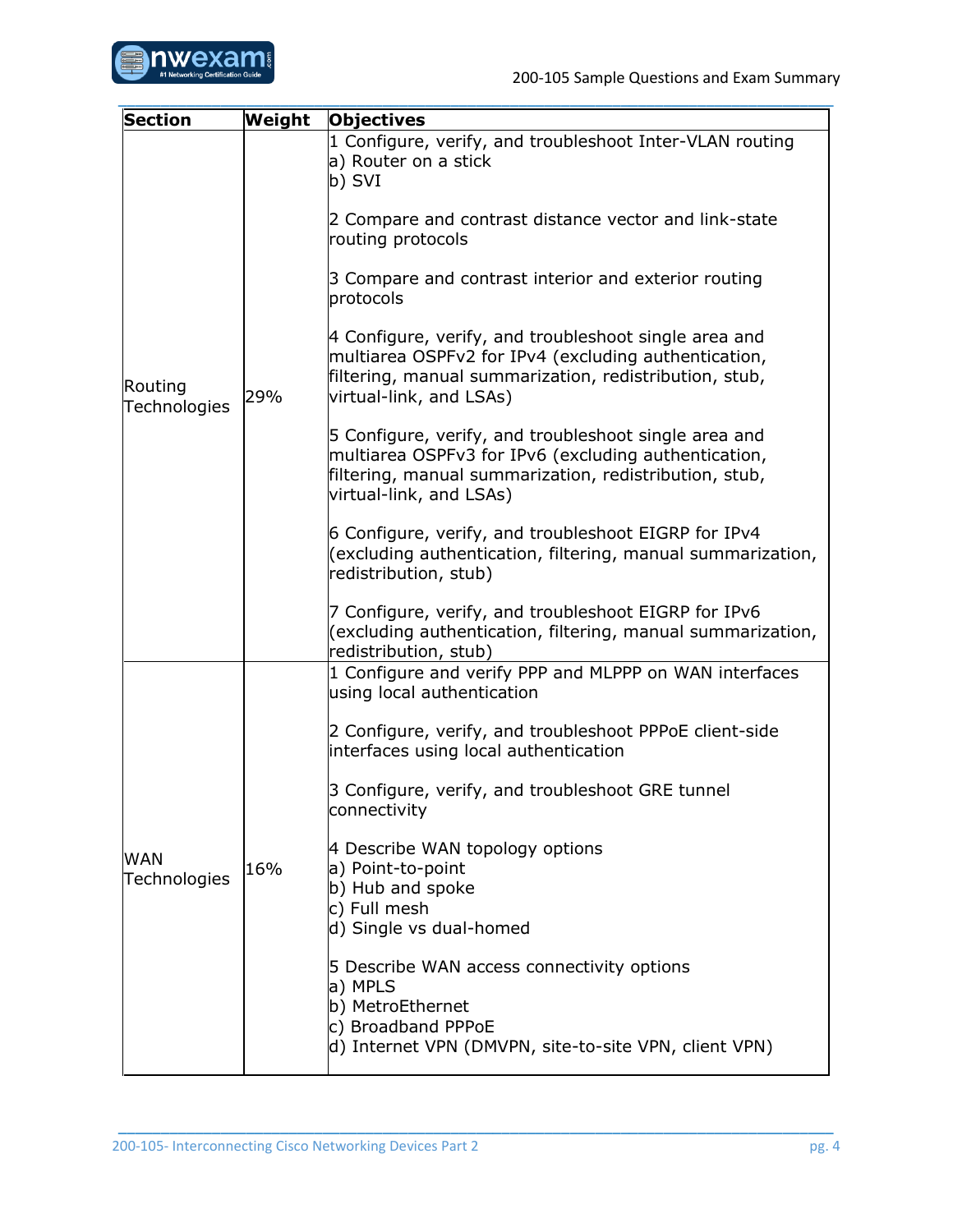

| <b>Section</b>                    | Weight | <b>Objectives</b>                                                                                                                                                                                                                                                                                                                                                                                                                                                                                                                                                                                                                                                                                                                      |  |  |
|-----------------------------------|--------|----------------------------------------------------------------------------------------------------------------------------------------------------------------------------------------------------------------------------------------------------------------------------------------------------------------------------------------------------------------------------------------------------------------------------------------------------------------------------------------------------------------------------------------------------------------------------------------------------------------------------------------------------------------------------------------------------------------------------------------|--|--|
|                                   |        | 6 Configure and verify single-homed branch connectivity<br>using eBGP IPv4 (limited to peering and route<br>advertisement using Network command only)                                                                                                                                                                                                                                                                                                                                                                                                                                                                                                                                                                                  |  |  |
| Infrastructure 14%<br>Services    |        | 1 Configure, verify, and troubleshoot basic HSRP<br>a) Priority<br>b) Preemption<br>c) Version<br>2 Describe the effects of cloud resources on enterprise<br>network architecture<br>a) Traffic path to internal and external cloud services<br>b) Virtual services<br>c) Basic virtual network infrastructure<br>3) Describe basic QoS conceptsQoS concepts<br>a) Marking<br>b) Device trust<br>c) Prioritization<br>c. [i] Voice<br>c. [ii] Video<br>c. [iii] Data<br>d) Shaping<br>e) Policing<br>f) Congestion management<br>4 Configure, verify, and troubleshoot IPv4 and IPv6 access<br>list for traffic filtering<br>a) Standard<br>b) Extended<br>c) Named<br>5 Verify ACLs using the APIC-EM Path Trace ACL analysis<br>tool |  |  |
| Infrastructure 15%<br>Maintenance |        | 1 Configure and verify device-monitoring protocols<br>a) SNMPv2<br>b) SNMPv3<br>2 Troubleshoot network connectivity issues using ICMP<br>echo-based IP SLA<br>3 Use local SPAN to troubleshoot and resolve problems<br>4 Describe device management using AAA with TACACS+<br>and RADIUS<br>5 Describe network programmability in enterprise network<br>architecture<br>a) Function of a controller<br>b) Separation of control plane and data plane                                                                                                                                                                                                                                                                                   |  |  |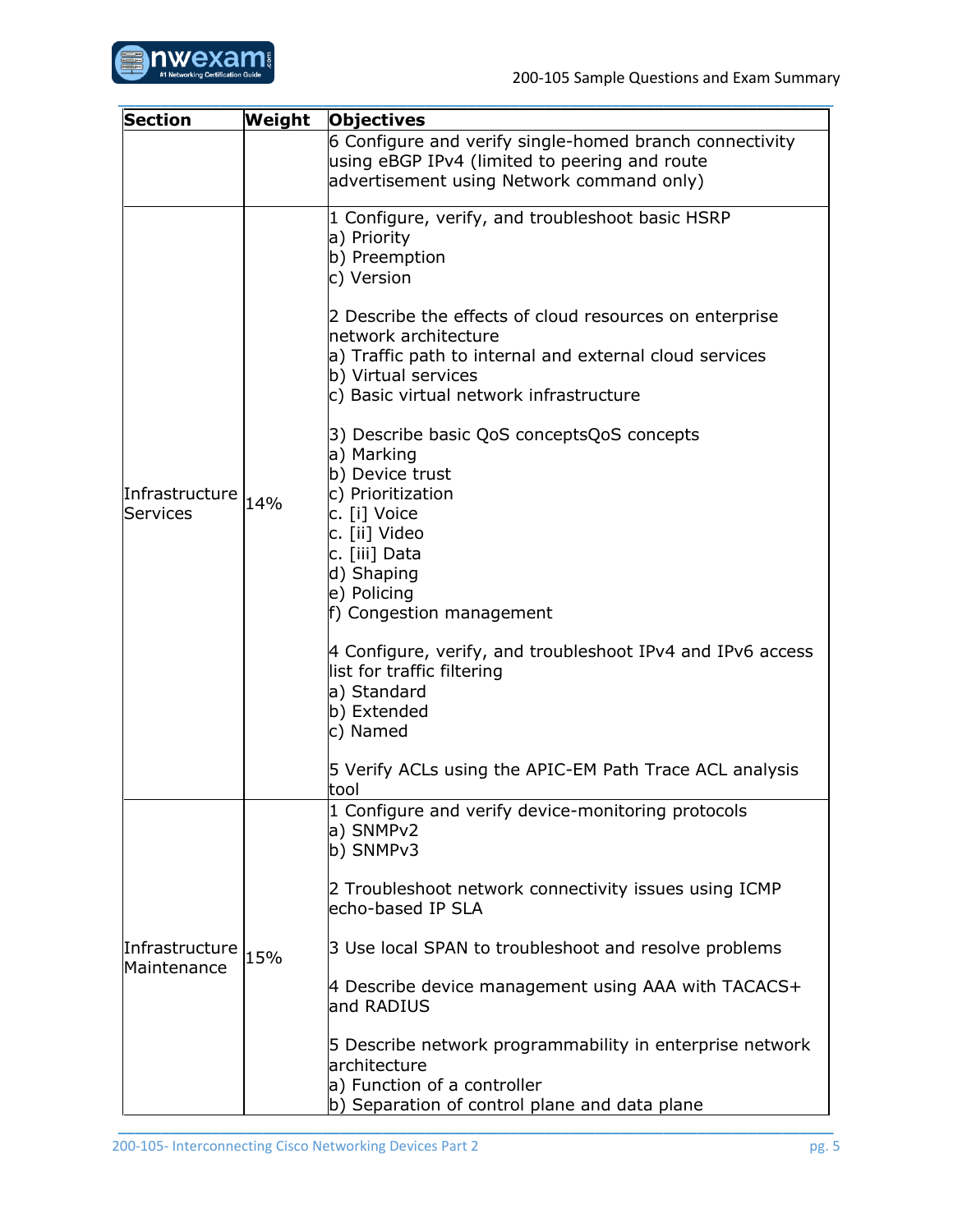

| <b>Section</b> | Weight | <b>Objectives</b>                                           |  |  |
|----------------|--------|-------------------------------------------------------------|--|--|
|                |        | c) Northbound and southbound APIs                           |  |  |
|                |        | 6 Troubleshoot basic Layer 3 end-to-end connectivity issues |  |  |

## <span id="page-6-0"></span>**200-105 Sample Questions:**

#### **01. How does STP prevent forwarding loops at OSI Layer 2?**

- **a)** TTL
- **b)** MAC address forwarding
- **c)** collision avoidance
- **d)** port blocking

#### **02. Which feature of PVST+ is not available in RSTP?**

- **a)** fast convergence on topology changes
- **b)** per-port STP
- **c)** per-VLAN STP instance
- **d)** edge ports

#### **03. Which item describes similarities between OSPFv3 and OSPFv2?**

- **a)** support for IPv4 and IPv6
- **b)** support for IPv4 in the case of OSPFv2 and multiprotocol support for OSPFv3
- **c)** enabled per link, rather than per network, using network statements

**d)** link-state routing protocols

#### **04. What is the purpose of the show ip ospf interface command?**

- **a)** displaying OSPF-related interface information
- **b**) displaying general information about OSPF routing processes
- **c)** displaying OSPF neighbor information on a per-interface basis
- **d)** displaying OSPF neighbor information on a per-interface-type basis

#### **05. Which username must be configured on routers for PPP authentication?**

- **a)** a username that matches the hostname of the local router
- **b**) a username that matches the hostname of the remote router
- **c)** a username that matches neither hostname
- **d)** There is no restriction on usernames.

#### **06. Which two of the following are GRE characteristics?**

(Choose two.)

**a)** GRE encapsulation uses a protocol-type field in the GRE header to support the encapsulation of any OSI Layer 3 protocol.

**b)** GRE itself is stateful. It includes flow-control mechanisms, by default.

**c)** GRE includes strong security mechanisms to protect its payload.

**d)** The GRE header, together with the tunneling IP header, creates at least 24 bytes of additional overhead for tunneled packets.